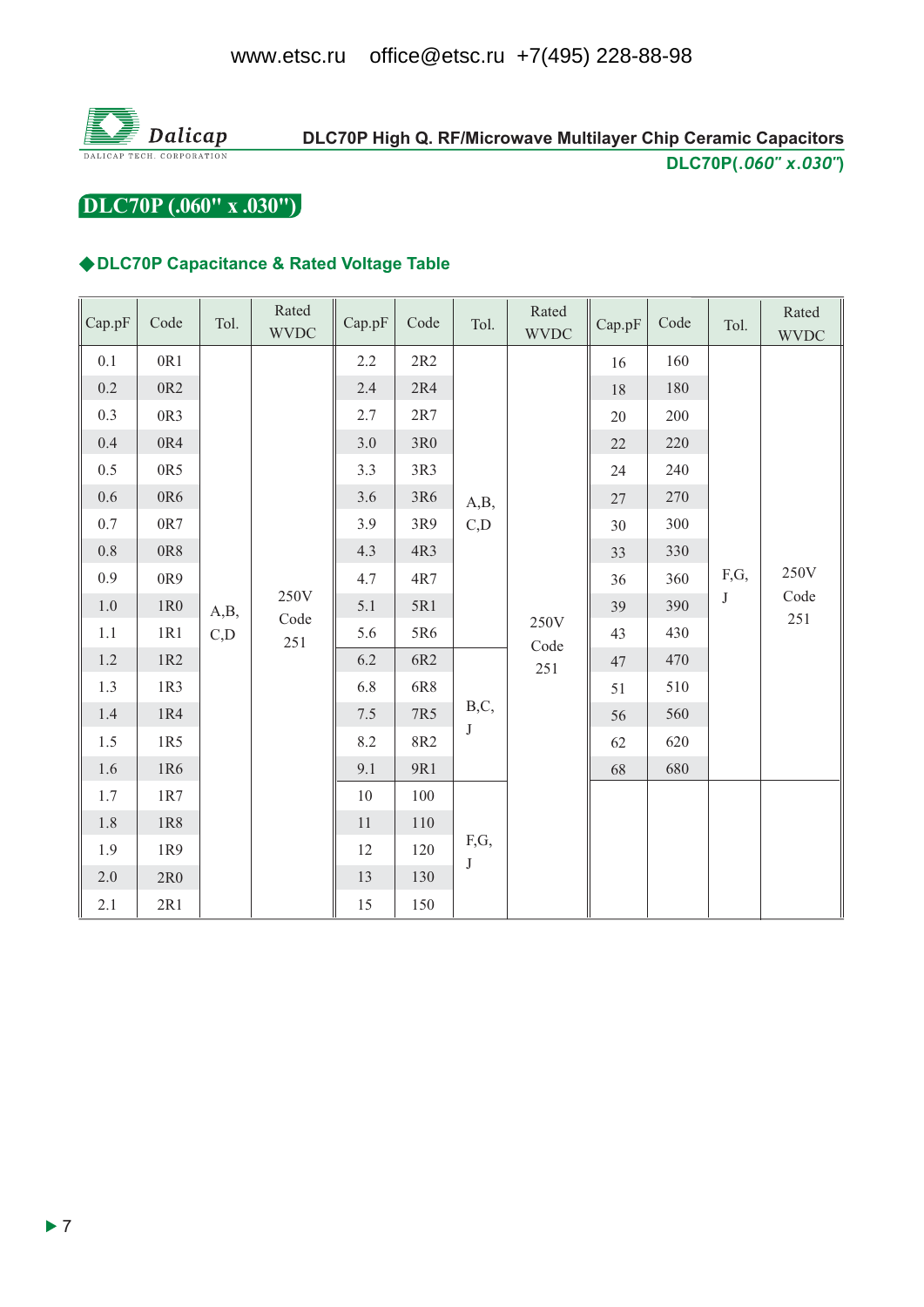

### ◆ DLC70P Capacitor Dimensions

unit:inch(millimeter)

|        |                |                         |                                      | <b>Capacitor Dimensions</b>          |                                                                     |                    |  |
|--------|----------------|-------------------------|--------------------------------------|--------------------------------------|---------------------------------------------------------------------|--------------------|--|
| Series | Term.<br>Code  | Type / Outlines         | Length                               | Width                                | Thickness                                                           | Plated<br>Material |  |
|        |                |                         | (Lc)                                 | (W <sub>c</sub> )                    | (Tc)                                                                |                    |  |
| DLC70P | W              |                         |                                      | $.030 \pm .006$<br>$(0.81 \pm 0.15)$ |                                                                     | Sn/Ni<br>(RoHS)    |  |
|        | L              | Chip                    | $.060 \pm .006$<br>$(1.52 \pm 0.15)$ |                                      | $.030 + .005$<br>$\sim -0.003$<br>$(0.76 + 0.13)$<br>$\sim -0.08$ ) | 90 Sn10Pb/Ni       |  |
| DLC70P | P<br>(Non-Mag) | Chip<br>Tc<br>(Non-Mag) |                                      |                                      |                                                                     | Sn/Cu<br>(RoHS)    |  |

### ◆ Design Kits

These capacitors are 100% RoHS. Kits are available in Magnetic and Non-Magnetic that contain 10(ten) pieces per value; number of values per kit varies, depending on case size and capacitance.

| Kit        | Description<br>(pF) | Values $(pF)$                                                               | Tolerance    |
|------------|---------------------|-----------------------------------------------------------------------------|--------------|
| DKDLC70P01 | $0.1 - 2.0$         | $0.1, 0.2, 0.3, 0.4, 0.5, 0.6, 0.7, 0.8, 0.9, 1.0, 1.2, 1.5, 1.6, 1.8, 2.0$ | $\pm 0.10pF$ |
| DKDLC70P02 | $1.0 - 10$          | 1.0, 1.2, 1.5, 1.8, 2.0, 2.2, 2.4, 2.7, 3.0, 3.3, 3.9, 4.7, 5.6, 6.8, 8.2   | $\pm 0.10pF$ |
|            |                     | 10                                                                          | $\pm$ 5%     |
| DKDLC70P03 | $10 - 68$           | 10, 12, 15, 18, 20, 22, 24, 27, 30, 33, 39, 47, 56, 68                      | $+5%$        |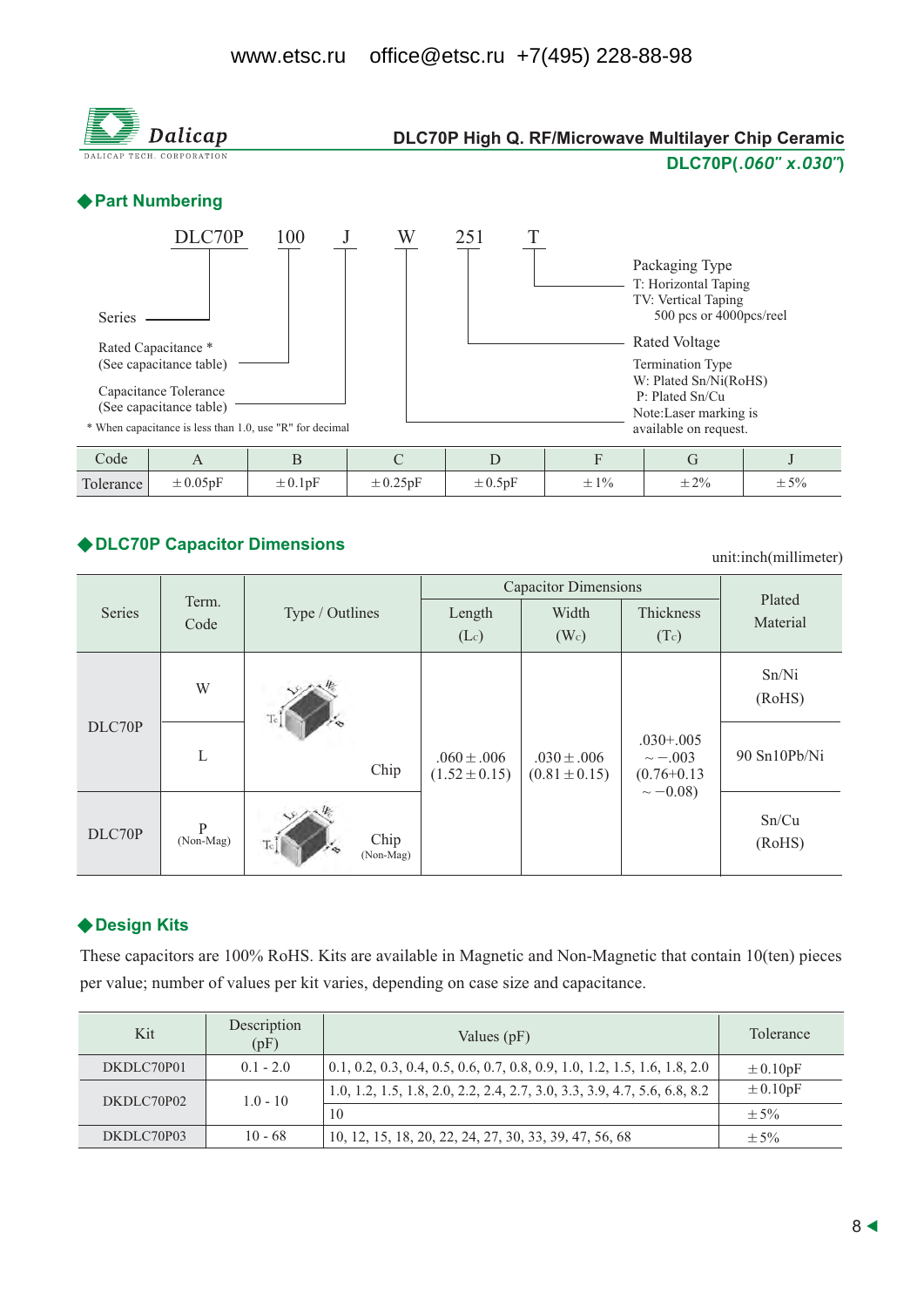

# DLC70P High Q. RF/Microwave Multilayer Chip Ceramic Capacitors DLC70P(.060" x.030")

### ◆ Performance

| <b>Item</b>                           | Specifications                                       |  |  |  |
|---------------------------------------|------------------------------------------------------|--|--|--|
| Quality Factor (Q)                    | $2,000$ min.                                         |  |  |  |
| Insulation Resistance (IR)            | $105$ Megohms min. @ +25°C at rated WVDC.            |  |  |  |
|                                       | 10 <sup>4</sup> Megohms min. @ +125°C at rated WVDC. |  |  |  |
| Rated Voltage                         | 250V                                                 |  |  |  |
| Dielectric Withstanding Voltage (DWV) | 250% of rated voltage for 5 seconds.                 |  |  |  |
| <b>Operating Temperature Range</b>    | $-55^{\circ}$ C to $+200^{\circ}$ C                  |  |  |  |
| Temperature Coefficient (TC)          | $0 \pm 30$ ppm/°C (-55°C to +175°C)                  |  |  |  |
| Capacitance Drift                     | $\pm$ 0.02% or $\pm$ 0.02pF, whichever is greater.   |  |  |  |
| Piezoelectric Effects                 | None                                                 |  |  |  |

### ◆ Environmental Tests

| Item                                              | Specifications                                                                                                                                                           | Method                                                                                                                                                                                                                                             |
|---------------------------------------------------|--------------------------------------------------------------------------------------------------------------------------------------------------------------------------|----------------------------------------------------------------------------------------------------------------------------------------------------------------------------------------------------------------------------------------------------|
| Thermal<br><b>Shock</b><br>Moisture<br>Resistance | DWV: the initial value<br>IR: Shall not be less than $30\%$<br>of the initial value<br>Capacitance change:<br>no more than $0.5\%$ or $0.5pF$ ,<br>whichever is greater. | MIL-STD-202, Method 107, Condition A.<br>At the maximum rated temperature( $-55^{\circ}$ C and $200^{\circ}$ C) stay 30<br>minutes. The time of removing shall not be more than 3 minutes.<br>Perform the five cycles.<br>MIL-STD-202, Method 106. |
| Humidity<br>(steady state)                        | DWV: the initial value<br>IR: the initial value<br>Capacitance change:<br>no more than 0.3% or 0.3pF,<br>whichever is greater.                                           | MIL-STD-202, Method 103, Condition A, with 1.5 Volts D.C.<br>applied while subjected to an environment of 85°C with 85% relative<br>humidity for 240 hours minimum.                                                                                |
| Life                                              | IR: Shall not be less than $30\%$<br>of the initial value<br>Capacitance change:<br>no more than $2.0\%$ or $0.5pF$ ,<br>whichever is greater.                           | MIL-STD-202, Method 108, for 2000 hours, at $200^{\circ}$ C.<br>200% Rated voltage D.C. applies                                                                                                                                                    |